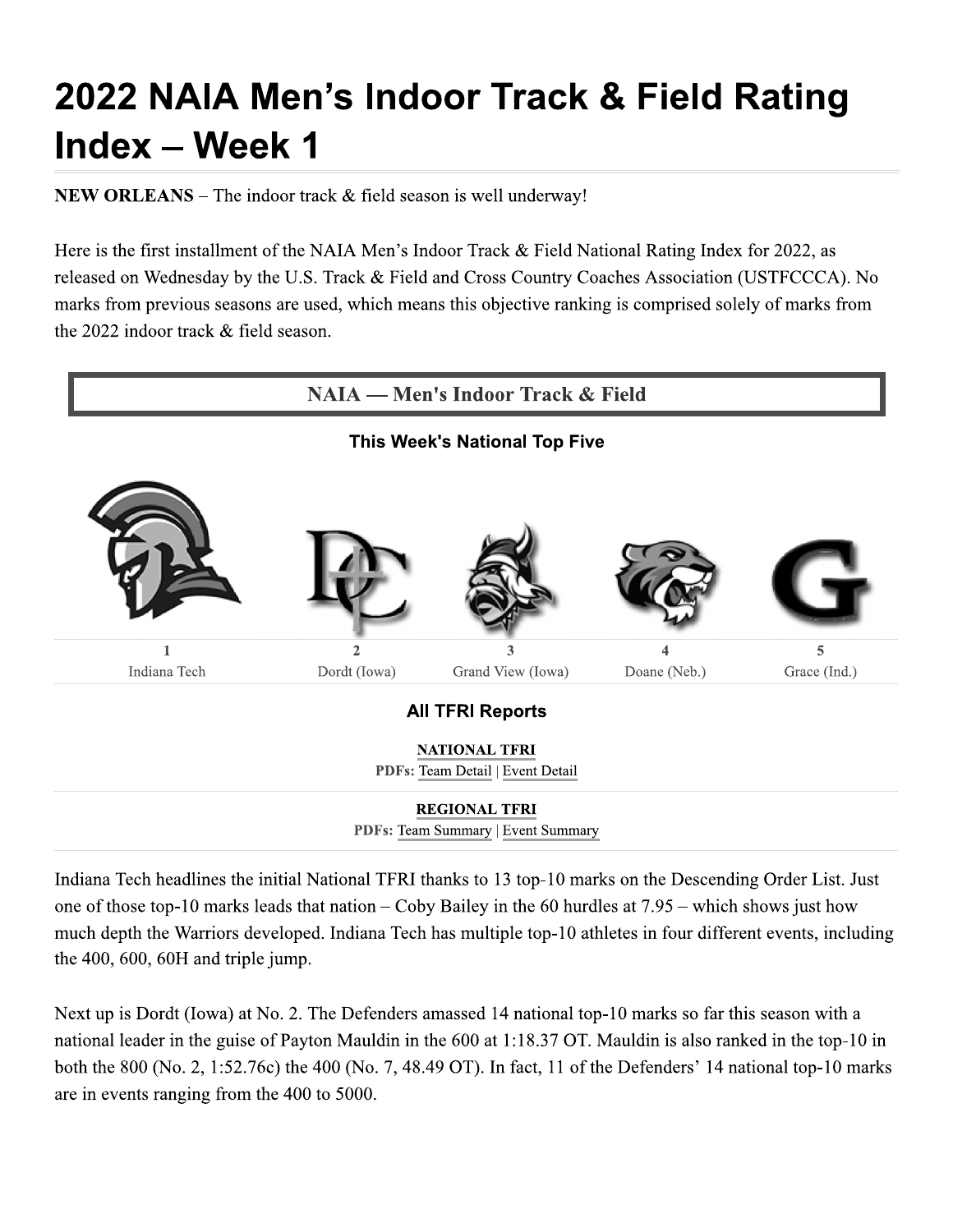Grand View (Iowa) holds down the No. 3 spot to begin the season. The Vikings, who nabbed nine national top-10 marks in the first few weeks, will be led by their mid-distance athletes and race walkers. Grand View has three top-4 athletes in the 1000 and three top-10 race walkers. This is the best ranking in program history for the Vikings.

Doane (Neb.) is ranked fourth to begin the season. The Tigers have eight national top-10 marks to their credit with two each from Sergio Acros and Kalen Dockwiler. Acros is ranked third in the heptathlon and fourth in the high jump. Dockwiler is sixth in the 1000 and seventh in the mile.

Grace (Ind.) emerges at No. 5 for its best ranking in program history. The Lancers tallied seven national top-10 marks, which span six different events. Five of them were turned in by mid-distance and distance athletes (800,  $2x$  1000, mile, 5000), another by Isaac Brown in the high jump (No. 2, 2.10m/6-10 $\frac{3}{4}$ ) and one last mark from the second-ranked  $4 \times 800$  relay (7:48.82c).

Here are the rest of the top-10 teams in Week 1: No. 6 Friends (Kan.), No. 7 Mount Marty (S.D.), No. 8 Marian (Ind.), No. 9 Huntington (Ind.) and No. 10 Southeastern (Fla.).

Mark your calendars for March 3-5, because that's when the 2022 NAIA Indoor Track & Field Championships will be held at the Sanford Jackrabbit Athletic Complex in Brookings, South Dakota.

## **NAIA** Men's Indoor Track & Field **USTFCCCA National TFRI: Track & Field Rating Index**

|                         | <b>Top 25 Teams</b> |                          |                       |                   |                    |                      |
|-------------------------|---------------------|--------------------------|-----------------------|-------------------|--------------------|----------------------|
|                         |                     |                          | <b>VIEW ALL TEAMS</b> |                   |                    |                      |
| <b>National</b><br>Rank |                     | <b>Team</b>              | <b>Points</b>         | <b>Conference</b> | Region             | 2021<br><b>FINAL</b> |
| 1                       |                     | <b>INDIANA TECH</b>      | 250.47                | <b>WHAC</b>       | <b>Great Lakes</b> | 1                    |
| $\mathbf 2$             |                     | <b>DORDT (IOWA)</b>      | 201.98                | <b>GPAC</b>       | Midwest            | $\overline{2}$       |
| 3                       |                     | <b>GRAND VIEW (IOWA)</b> | 185.50                | The Heart         | Midwest            | 19                   |
| 4                       |                     | <b>DOANE (NEB.)</b>      | 146.71                | <b>GPAC</b>       | Midwest            | 6                    |
| 5                       |                     | <b>GRACE (IND.)</b>      | 139.87                | Crossroads        | <b>Great Lakes</b> | 19                   |

## 2022 Week #1 - January 26th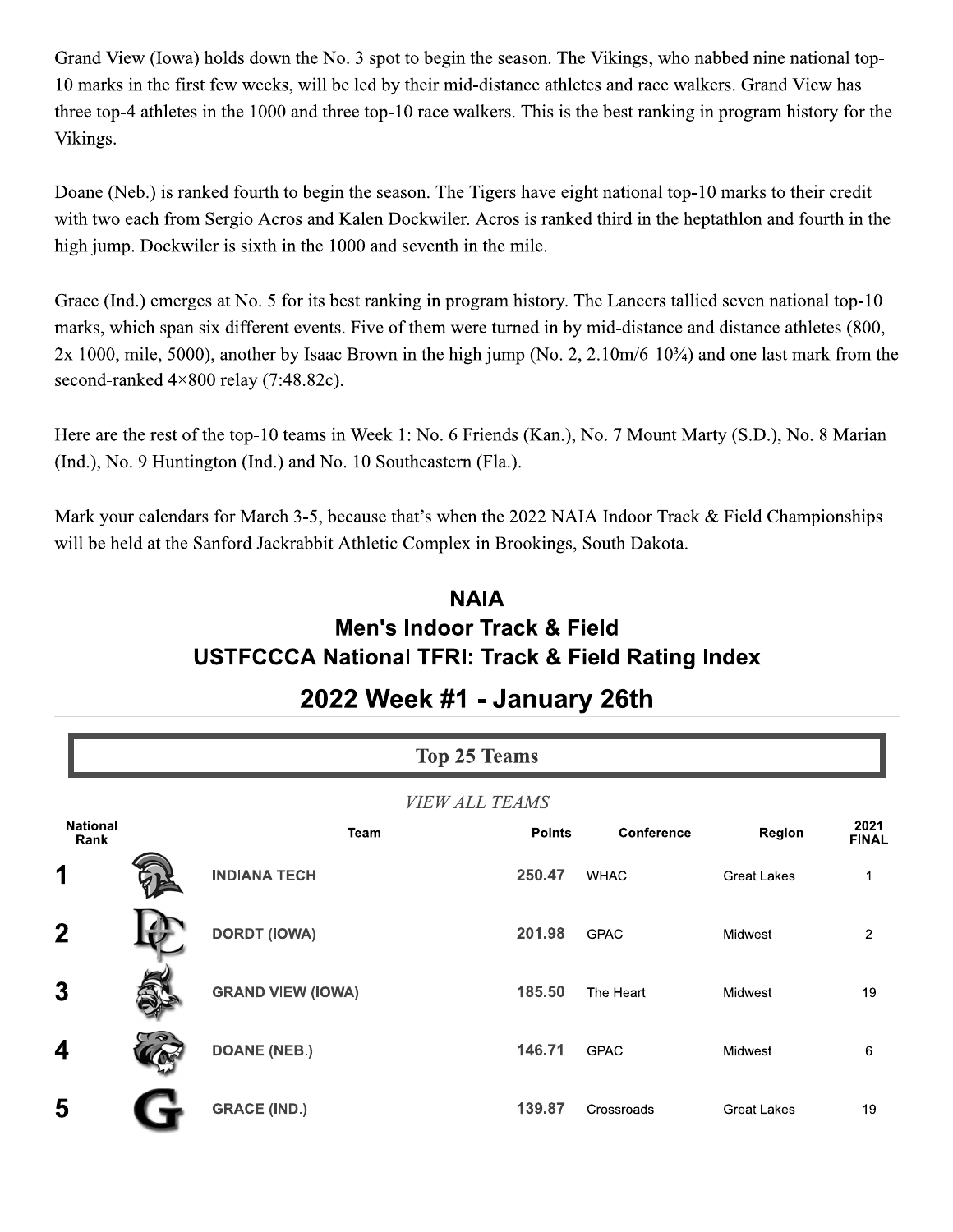| <b>National</b><br>Rank |                        | <b>Team</b>                      | <b>Points</b> | Conference     | Region             | 2021<br><b>FINA</b> |
|-------------------------|------------------------|----------------------------------|---------------|----------------|--------------------|---------------------|
| 6                       |                        | <b>FRIENDS (KAN.)</b>            | 129.44        | <b>KCAC</b>    | South Central      | 22                  |
| $\overline{7}$          | MOUNT MARTY<br>LANCERS | <b>MOUNT MARTY (S.D.)</b>        | 127.09        | <b>GPAC</b>    | Midwest            | 42                  |
| 8                       |                        | <b>MARIAN (IND.)</b>             | 121.74        | Crossroads     | <b>Great Lakes</b> | $\overline{5}$      |
| 9                       |                        | <b>HUNTINGTON (IND.)</b>         | 118.84        | Crossroads     | <b>Great Lakes</b> | 13                  |
| 10                      |                        | <b>SOUTHEASTERN (FLA.)</b>       | 118.42        | Sun Conference | South              | 9                   |
| 11                      |                        | <b>LEWIS-CLARK STATE (IDAHO)</b> | 117.91        | Continental    | West               | 35                  |
| 12                      |                        | <b>MILLIGAN (TENN.)</b>          | 115.10        | AAC            | South              | 8                   |
| 13                      |                        | <b>MIDLAND (NEB.)</b>            | 106.46        | <b>GPAC</b>    | Midwest            | $\overline{7}$      |
| 14                      |                        | <b>WAYLAND BAPTIST (TEXAS)</b>   | 103.22        | Continental    | South Central      | 30                  |
| 15                      |                        | <b>LANGSTON (OKLA.)</b>          | 85.52         | Continental    | South Central      |                     |
| 16                      |                        | <b>ST. FRANCIS (ILL.)</b>        | 84.91         | Chicagoland    | Midwest            |                     |
| 17                      |                        | <b>MADONNA (MICH.)</b>           | 84.68         | <b>WHAC</b>    | <b>Great Lakes</b> | 17                  |
| 18                      |                        | <b>CONCORDIA (NEB.)</b>          | 80.05         | <b>GPAC</b>    | Midwest            | 12                  |
| 19                      |                        | <b>SAINT MARY (KAN.)</b>         | 78.70         | <b>KCAC</b>    | South Central      | $10$                |
| 20                      |                        | <b>TAYLOR (IND.)</b>             | 69.31         | Crossroads     | <b>Great Lakes</b> | 44                  |
| 21                      |                        | <b>CENTRAL METHODIST (MO.)</b>   | 66.82         | The Heart      | South Central      | 47                  |
| 22                      |                        | LIFE (GA.)                       | 60.99         | Mid-South      | South              | ---                 |
| 23                      |                        | <b>CORNERSTONE (MICH.)</b>       | 55.08         | <b>WHAC</b>    | <b>Great Lakes</b> | 28                  |
| 24                      |                        | <b>BRIAR CLIFF (IOWA)</b>        | 54.44         | GPAC           | Midwest            | 13                  |